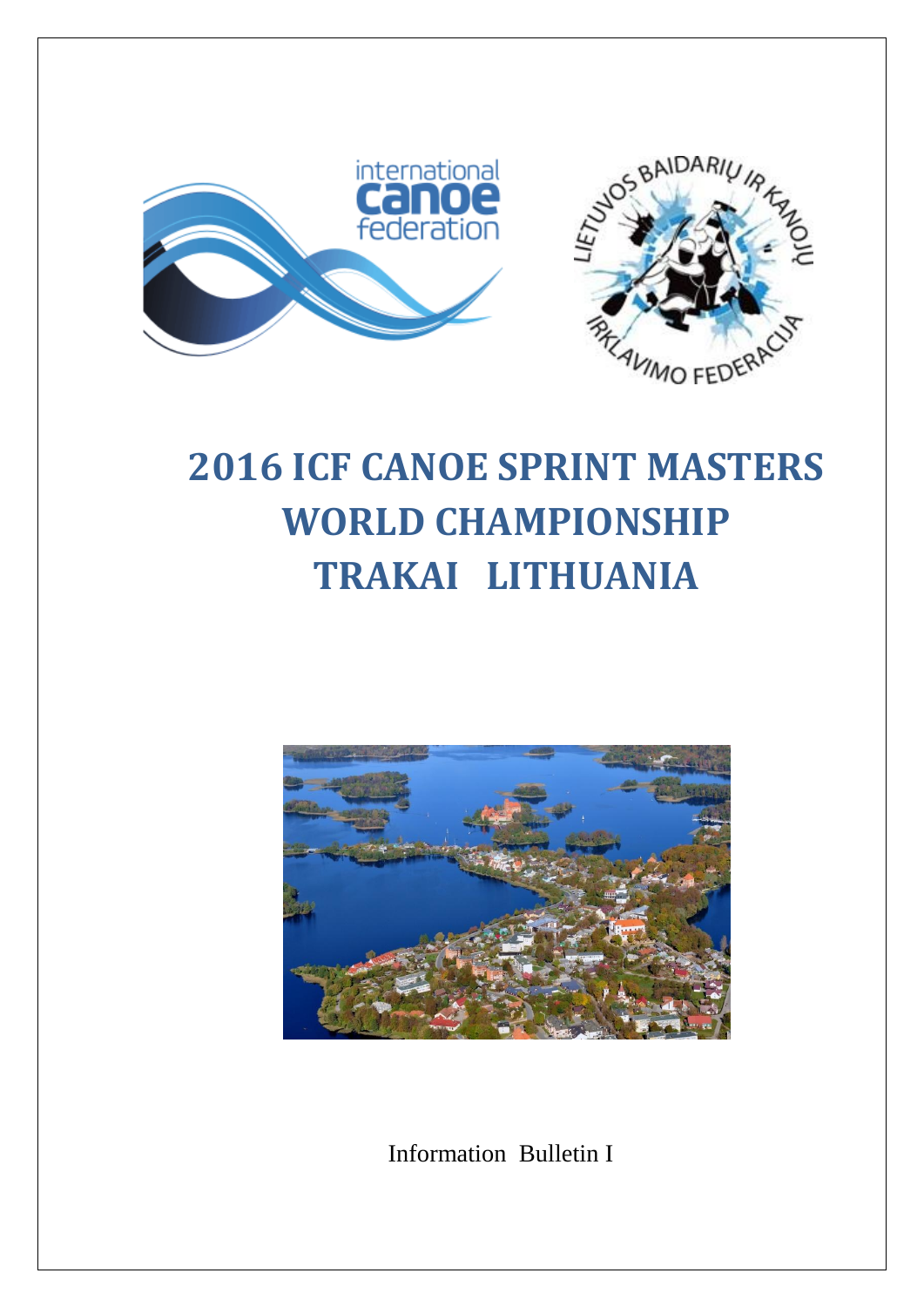# *Dear Sport Friends,*

*Lithuanian Canoe Federation is pleased to announce that it has the honor to organize the 2016 ICF CANOE SPRINT MASTERS WORLD CHAMPIONSHIP. It will be held on 23-24 July in Trakai, the ancient capital of Lithuania. The registration for the Championships will start on 15th March. Below you will find all the necessary initial information.*



 *President Aleksandras Alekrinskis Lithuanian Canoe Federation* 

#### **ABOUT LITHUANIA**

Lithuania ( Lithuanian : *Lietuva* , officially the Republic of Lithuania, is a country in Northern Europe. Lithuania has an estimated population of 2.9 million people as of 2015, and its capital and largest city is Vilnius. Lithuanians are a Baltic people. The official language, Lithuanian.

For centuries, the southeastern shores of the Baltic Sea were inhabited by various Baltic tribes. In the 1230s, the Lithuanian lands were united by Mindaugas, the King of Lithuania, and the first unified Lithuanian state, the Kingdom of Lithuania, was created on 6 July 1253. During the 14th century, the Grand Duchy of Lithuania was the largest country in Europe; present-day Lithuania, Belarus, Ukraine, and parts of Poland and Russia were the territories of the Grand Duchy. With the Lublin Union of 1569, Lithuania and Poland formed a voluntary two-state union, the Polish– Lithuanian Commonwealth. The Commonwealth lasted more than two centuries, until neighboring countries systematically dismantled it from 1772–95, with the Russian Empire annexing most of Lithuania's territory.

As World War I neared its end, Lithuania's Act of Independence was signed on 16 February 1918, declaring the establishment of a sovereign State of Lithuania. Starting in 1940, Lithuania was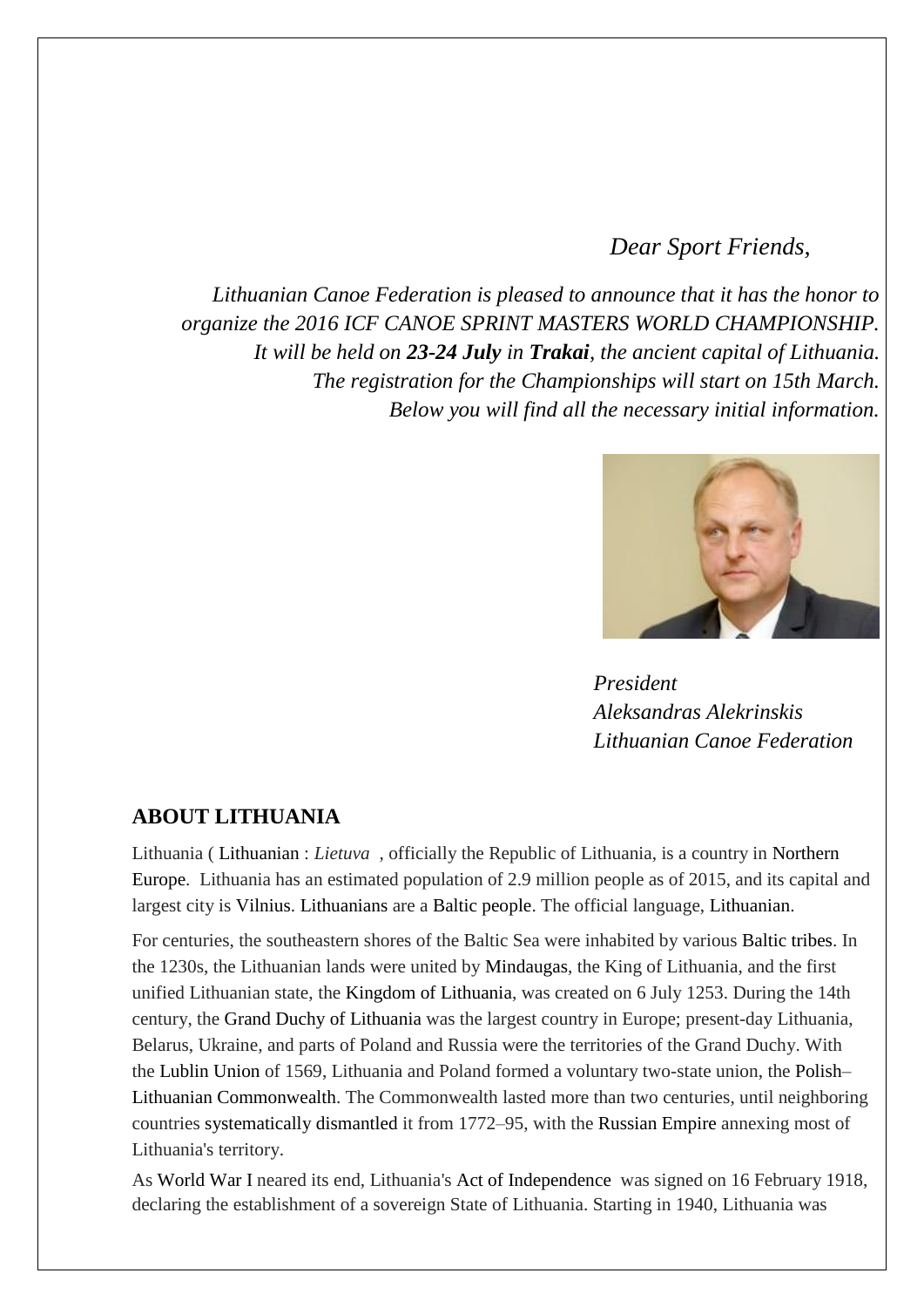occupied first by the Soviet Union and then by Nazi Germany. As World War II neared its end in 1944 and the Germans retreated, the Soviet Union reoccupied Lithuania. On 11 March 1990, a year before the formal dissolution of the Soviet Union, Lithuania became the first Soviet republic to declare itself independent, resulting in the restoration of an independent State of Lithuania.

Lithuania is a member of the European Union, the Council of Europe, a full member of the Schengen Agreement and NATO. It is also a member of the Nordic Investment Bank, and part of Nordic-Baltic cooperation of Northern European countries. The United Nations Human Development Index lists Lithuania as a "very high human development" country. Lithuania has been among the fastest growing economies in the European Union and is ranked 20th in the world in theEase of Doing Business Index. On 1 January 2015, Lithuania adopted the euro as the official currency and became the 19th member of the Eurozone.

# **ABOUT TRAKAI**

[Trakai](https://upload.wikimedia.org/wikipedia/commons/d/d2/Trakai.ogg) is a historic city and lake resort in [Lithuania.](https://en.wikipedia.org/wiki/Lithuania) It lies 28 kilometres (17 miles) west of [Vilnius,](https://en.wikipedia.org/wiki/Vilnius) the capital of Lithuania and 31 kilometres from Vilnius International airport.

 Historically, communities of [Karaims,](https://en.wikipedia.org/wiki/Crimean_Karaites) [Tatars,](https://en.wikipedia.org/wiki/Tatars) [Lithuanians,](https://en.wikipedia.org/wiki/Lithuanians) [Russians,](https://en.wikipedia.org/wiki/Russians) [Jews](https://en.wikipedia.org/wiki/Jews) and [Poles](https://en.wikipedia.org/wiki/Poles) lived here. There are 200 lakes in the region, of which the deepest (46.7 m) is Galvė with its 21 islands. There are Trakai Historical National Park and Aukštadvaris Regional Park founded in the territory of the region.

## **VENUE**



 Lithuanian Olympic Sports Centre, Rowing Centre Karaimu str. 73, Trakai.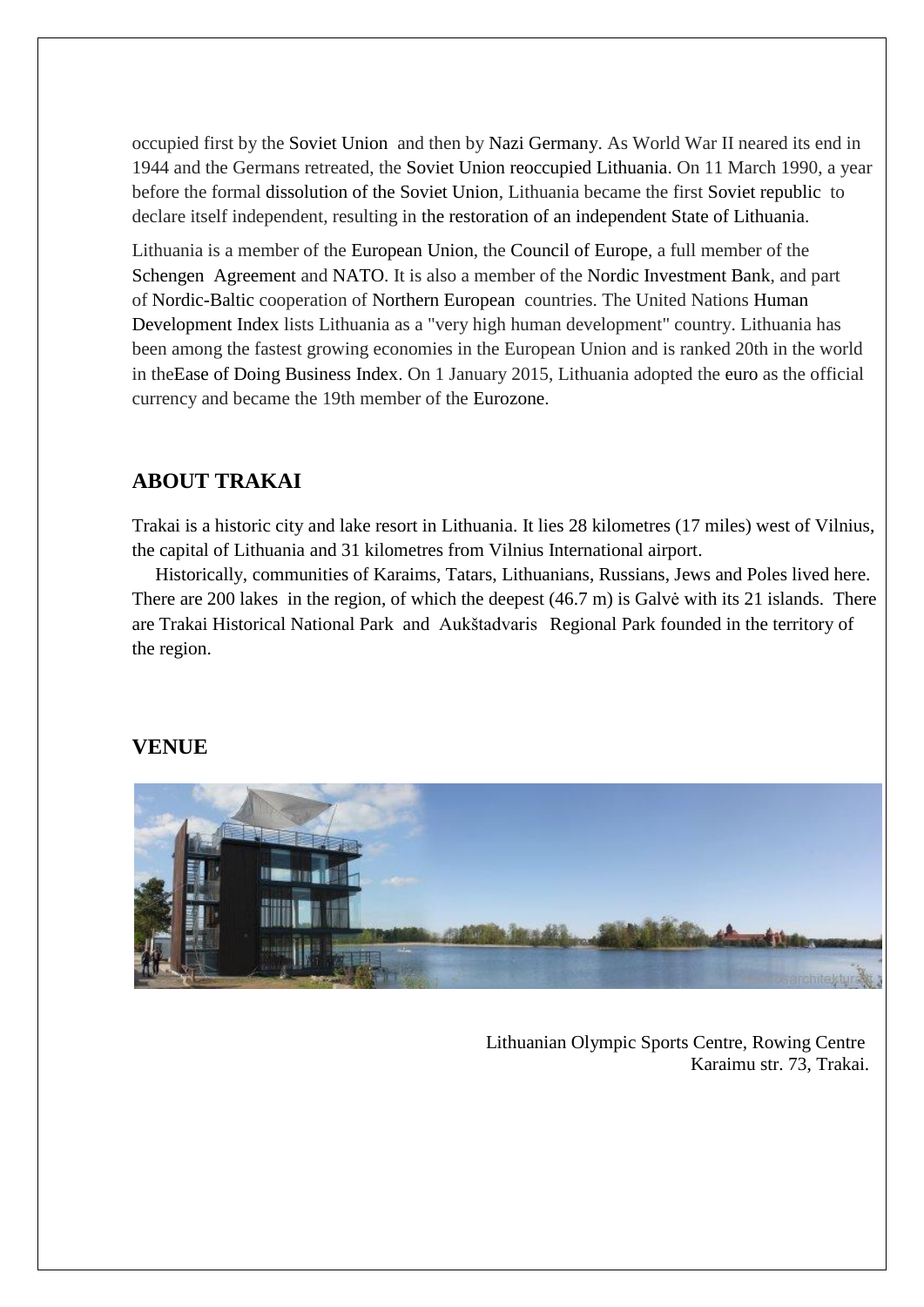# **COMPETITION PROGRAMME**

#### *21-22th July (Thursday, Friday)*

access period official training technical meeting

# *23rd July (Saturday)*

200 m races medal ceremonies, official opening ceremony of the world championships, banquet

#### *24th July (Sunday)* 2000 m races medal ceremonies

# **EVENTS**

|                                             | 200 m                     | $2000 \text{ m}$          |
|---------------------------------------------|---------------------------|---------------------------|
| Men                                         | $K-1/K-2/K-4/C-1/C-2/C-4$ | $K-1/K-2/K-4/C-1/C-2/C-4$ |
| Women                                       | $K-1/K-2/K-4$             | $K-1/K-2/K-4$             |
| <b>Mix:</b> (two women + two man)   K-2/K-4 |                           | $K-2/K-4$                 |

# **ATHLETES ELIGIBILITY**

There will be different age for each of the above events.

A master competition can compete in a Masters event in a year when he/she reaches the lower limit of the age category, i.e. in the 35-39 age group in the year of his or her 35th birthday. In the K-2/C-2 or K-4/C-4 events the average of the competitors will determine the category in which a crew can compete.

Age group categories will commence from age 35-39 an increase upward in 5-year age intervals.

# **GROUPS**

35-39/ 40-44/ 45- 49/ 50-54/ 55-59/ 60-64/ 65-69 / 70+

## **REGISTRATION / ENTRY**

Registration entry will start at 15th March on **[www.bki.lt](http://www.bki.lt/)**

## **ENTRY RULES**

Every competitor represents himself/herself and is responsible for the entry and participation.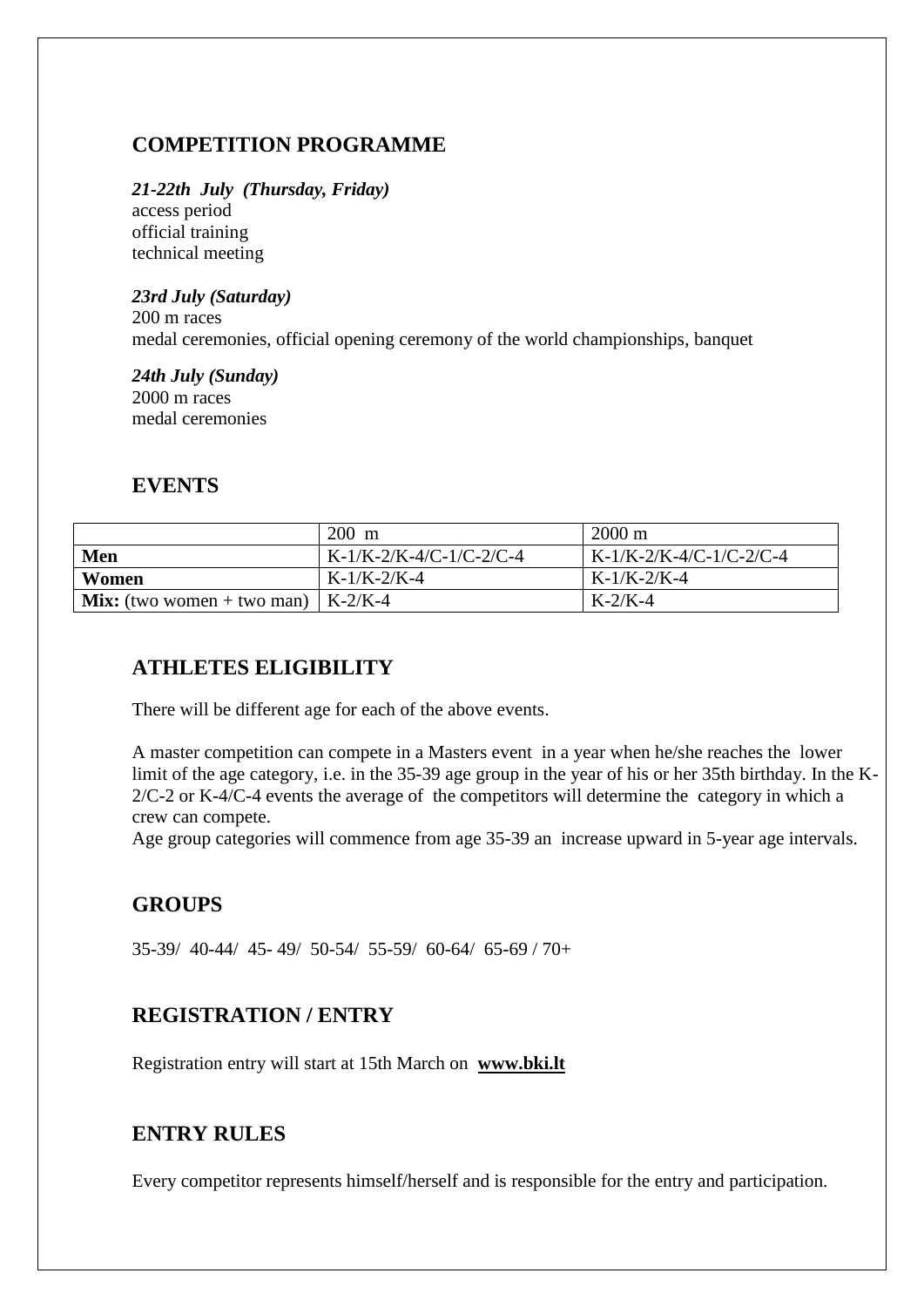## **REGISTRATION FEE**

Every competitor must pay 100  $\epsilon$  registration fee. The registration fee includes the following services:

Lunch on Saturday and Saturday Banquet with dinner on Sunday T-Shirt Medical care at the course Security service at the course Free Wi-Fi on regatta course Organization fee



## **ACCOMMODATION**

You will be offered the hotels in Trakai and Vilnius. The hotels will be of categories A, B and C. Also the places in the camping at the competition venue will be available.

## **BOAT RENTAL**

We will offer you the boats for rent. But we are strongly recommended to bring your own boats, especially C-4's and K-4's.